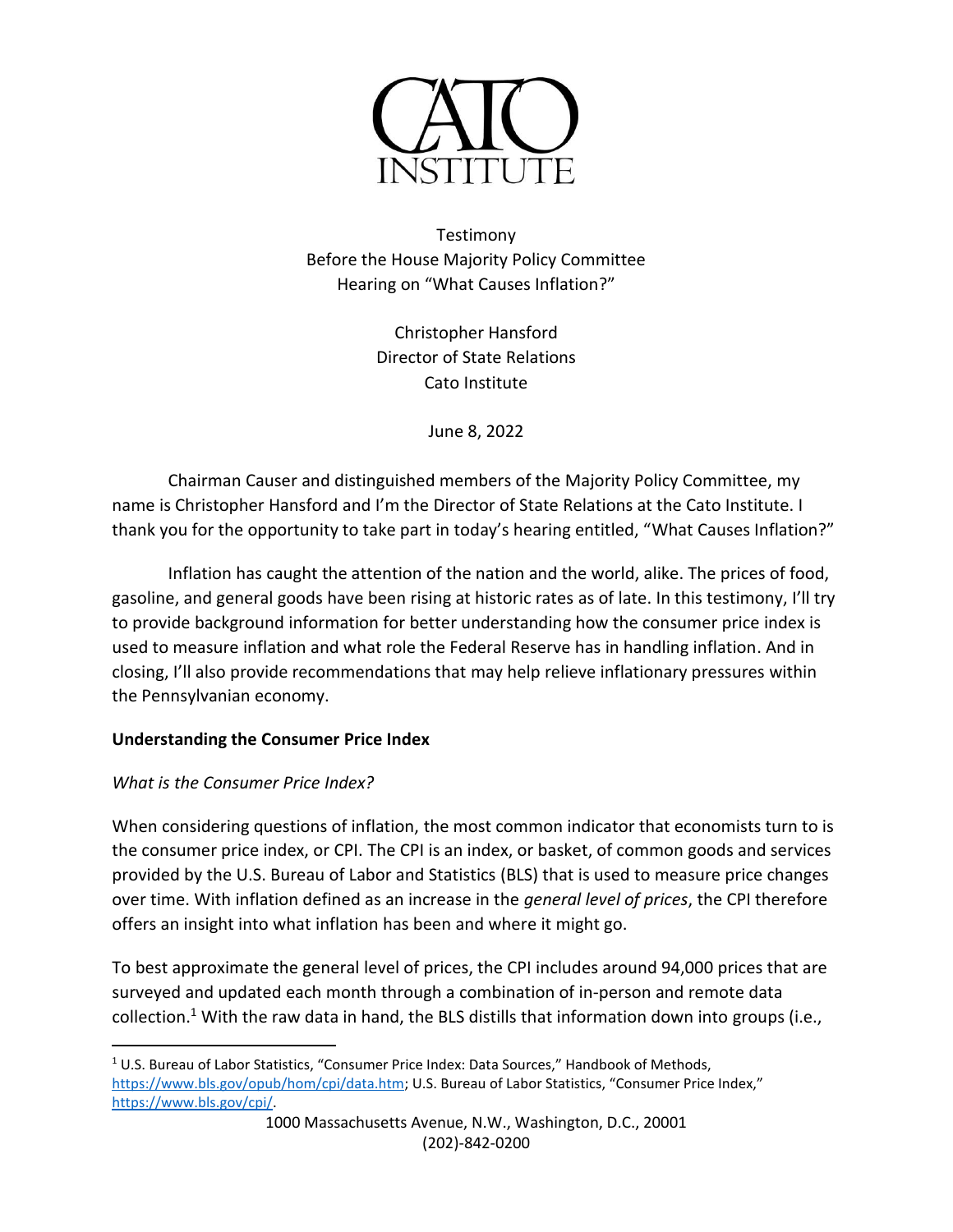food, energy, commodities, apparel, transportation, medical care, education, etc.). For instance, while year-to-year inflation was measured at 8.3 percent in April 2022, gasoline increased 43.6 percent and televisions decreased by 5.8 percent during the same time period.<sup>2</sup> The crucial distinction between these three rates is that while individual goods and services may rise and fall, inflation refers, as noted previously, to an increase in the general level of prices.

In most cases, "the CPI" is used to refer to the consumer price index for all urban consumers, or CPI-U, which covers the majority of the U.S. population (approximately 93 percent). However, there are other indicators worth considering as well. The consumer price index for urban wage earners and clerical workers, or CPI-W, focuses largely on those earning hourly wages. In addition, there is also the core CPI which excludes energy and food prices because they tend to be more volatile than the rest of the index. Additional measures include indexes for producers as well as custom indexes (i.e., to account for changes in spending habits during the pandemic).

## *How is the CPI Used to Measure the Economy?*

Each month, when the BLS releases new CPI data, economists largely consider the data from two perspectives. First, there is the month-to-month change (Figure 1).<sup>3</sup> This short-term window isolates what is currently happening in the economy from both base effects and compounding.<sup>4</sup> In other words, it is more likely to reflect the real change—the change felt by consumers in their day-to-day purchases––occurring in the general level of prices.

 $2$  U.S. Bureau of Labor Statistics, "Consumer Price Index – April 2022," News Release, May 11, 2022, [https://www.bls.gov/news.release/pdf/cpi.pdf.](https://www.bls.gov/news.release/pdf/cpi.pdf)

<sup>3</sup> U.S. Bureau of Labor Statistics, "Consumer Price Index," [https://www.bls.gov/cpi/.](https://www.bls.gov/cpi/)

<sup>4</sup> Alan Reynolds, "The Mystifying Arithmetic of Year-to-Year Inflation Estimates," Cato Institute, July 29, 2021, [https://www.cato.org/blog/mystifying-arithmetic-year-year-inflation-estimates-4.](https://www.cato.org/blog/mystifying-arithmetic-year-year-inflation-estimates-4)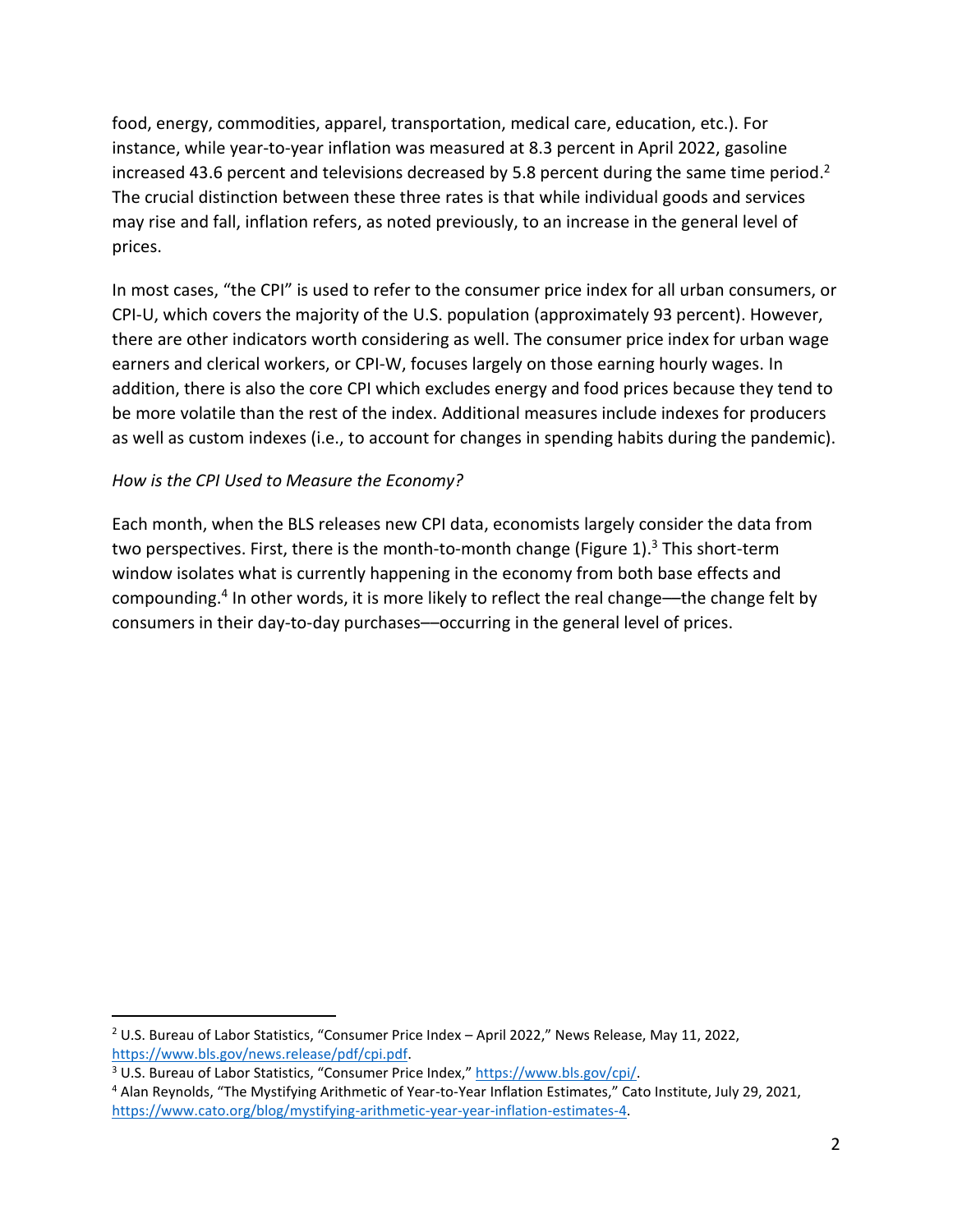



One-month percent change In CPI for All Urban Consumers (CPI-U), seasonally adjusted

Source: U.S. Bureau of Labor and Statistics

Second, economists turn to the year-to-year change. As the name suggests, this comparison involves looking at how the CPI has changed over the last twelve months (Figure 2). While this measure has its flaws,<sup>5</sup> it routinely used in assessing the direction of the economy and it is the most commonly cited figure in media headlines.

<sup>&</sup>lt;sup>5</sup> Alan Reynolds, "The Mystifying Arithmetic of Year-to-Year Inflation Estimates," Cato Institute, July 29, 2021, [https://www.cato.org/blog/mystifying-arithmetic-year-year-inflation-estimates-4.](https://www.cato.org/blog/mystifying-arithmetic-year-year-inflation-estimates-4)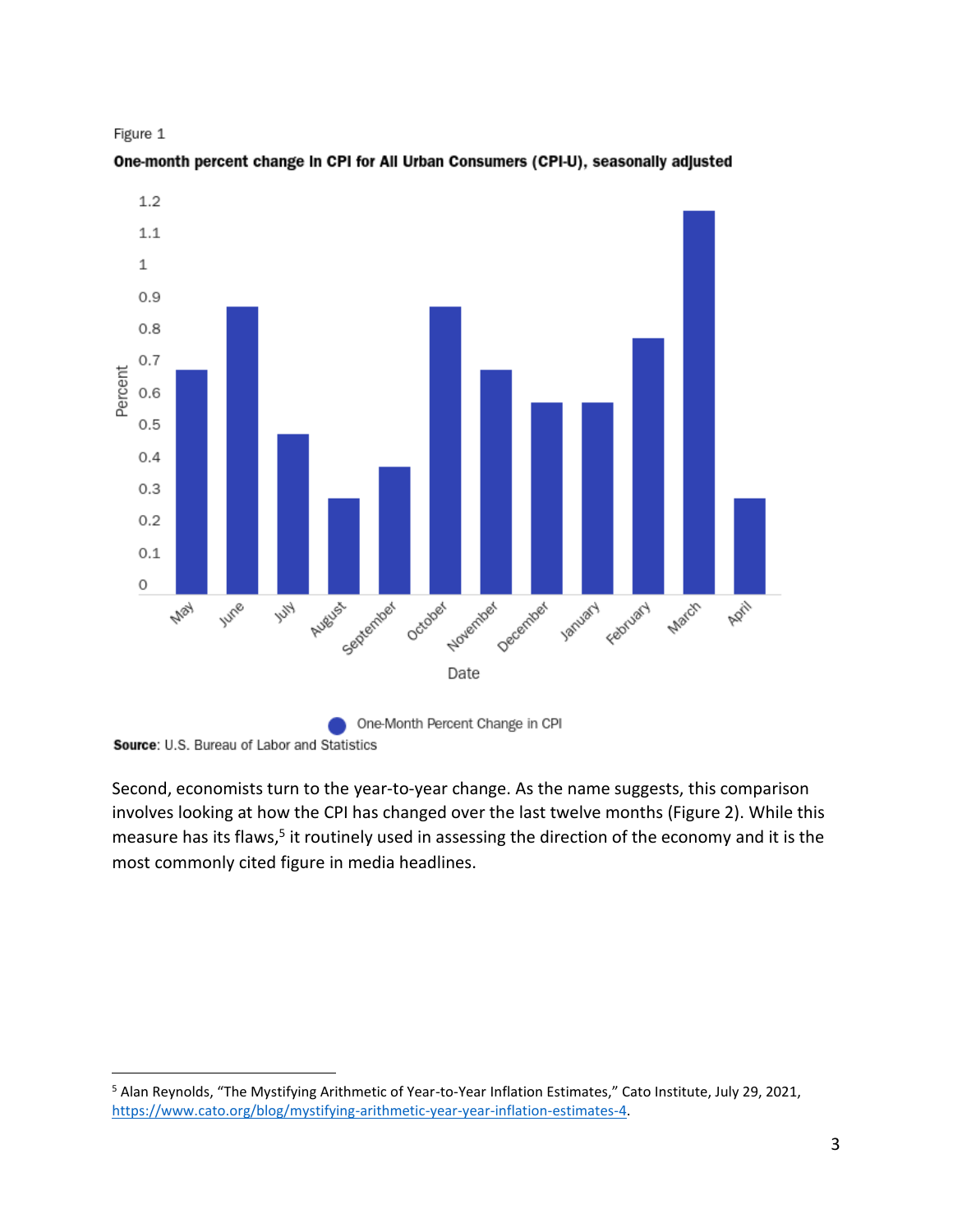



12-month percent change in CPI for All Urban Consumers (CPI-U), seasonally adjusted

# **Understanding the Role of the Fed**

To understand the Federal Reserve's (Fed's) role amidst inflation, it's important to begin with its congressional mandate: to maintain stable prices and maximum employment. The Fed does not set either the inflation or interest rates, but it does try to steer those rates by using monetary policy. As new data on inflation (i.e., the CPI) emerges, the Fed makes decisions about the appropriate course of action.

For example, during times of high inflation, the Fed will use contractionary monetary policy to tighten the money supply. In other words, the Fed will try to pull money out of the system so there are fewer dollars in the system chasing the same number of goods in services. In periods of low inflation or even deflation, the Fed will do the opposite.

The Fed's current framework is referred to as flexible average inflation targeting, or FAIT. Under this framework, the Fed seeks to target an average inflation rate of 2 percent. Unfortunately,

Source: U.S. Bureau of Labor Statistics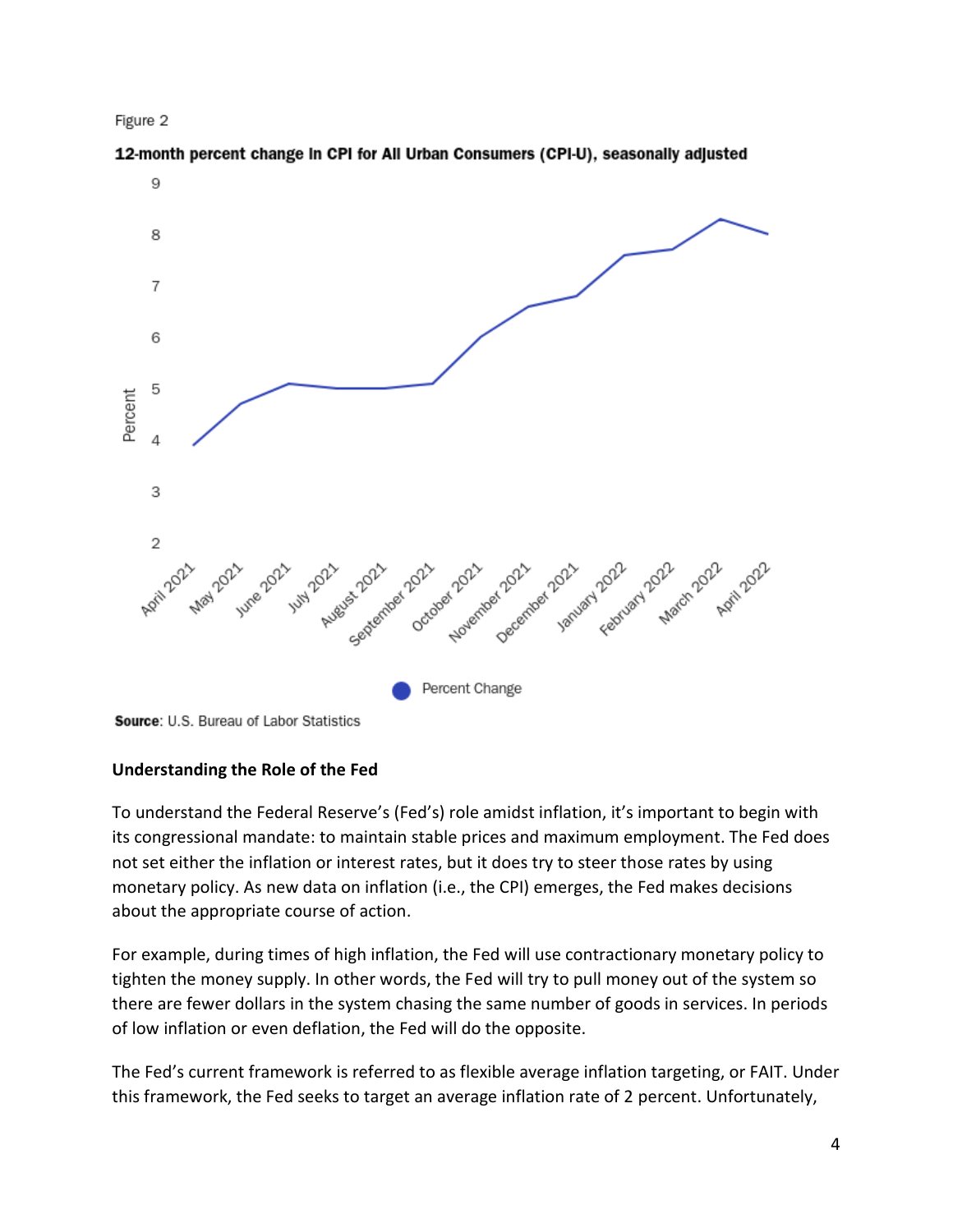however, the Fed has not shared with the public how exactly it calculates that average. For instance, it could be an average over two periods, or it could be an average over 200 periods. Because of this lack of information, the public has no way to verify the Fed's success in achieving an average of 2 percent.

Although the Fed has not been sitting completely idle during this time, <sup>6</sup> it's important to be clear that the Fed is not a savior for the economy and monetary policy is not a panacea. As Norbert Michel has warned in the past, it cannot be overlooked that the current inflation is a result of both the global COVID-19 pandemic *and* the corresponding government's response.<sup>7</sup> Regarding the pandemic, there are businesses still operating in a reduced form or that never recovered at all and thus the total output of the economy is limited (i.e., there are fewer goods and services available). Regarding the government's response, aside from shutting down much of the economy and leading to the direct failure of many businesses, there is also the unprecedented degree of stimulus spending to consider (i.e., more dollars available in the economy). This combination of fewer goods and services and greater dollars chasing those goods and services is indeed fertile ground for inflation. But it also means that policy that seeks to counter inflation must seek to address both factors. And for that reason, it is important that targeted policies are used.<sup>8</sup>

### **What Can Be Done**

With this understanding of inflation and the Fed's role amidst it, I want to leave you with three recommendations that may help to relieve the pressures on Pennsylvanian's wallets and purses.

1. **Remove regulatory barriers that hinder economy opportunity.** On the federal level, reducing both tariffs and trade restrictions has been routinely cited as an opportunity to lower prices.<sup>9</sup> Yet, there are also numerous opportunities to reduce barriers on the state level.<sup>10</sup> For example, nurses should be granted greater independent practice authority. Likewise,

<sup>&</sup>lt;sup>6</sup> Last month, the Fed announced an increase of its interest rate target in what will likely be a series of increases. In addition, it will also begin to unwind its balance sheet. Board of Governors of the Federal Reserve System, "Federal Reserve Issues FOMC Statement," Press Release, May 4, 2022,

[https://www.federalreserve.gov/newsevents/pressreleases/monetary20220504a.htm.](https://www.federalreserve.gov/newsevents/pressreleases/monetary20220504a.htm) 

<sup>7</sup> Norbert J. Michel, "Inflation: A Brief Look Back, and A Path Forward," Cato Institute, November 19, 2021, [https://www.cato.org/blog/inflation-brief-look-back-path-forward.](https://www.cato.org/blog/inflation-brief-look-back-path-forward)

<sup>8</sup> Norbert J. Michel, "Inflation: A Brief Look Back, and A Path Forward," Cato Institute, November 19, 2021, [https://www.cato.org/blog/inflation-brief-look-back-path-forward;](https://www.cato.org/blog/inflation-brief-look-back-path-forward) Scott Lincicome, "Is President Biden Trying to Boost Inflation?," The Dispatch, May 4, 2022, [https://www.cato.org/study/free-trade.](https://www.cato.org/study/free-trade)

<sup>&</sup>lt;sup>9</sup> Scott Lincicome and Alfredo Carrillo Obregon, "The (Updated) Case for Free Trade," Cato Institute, May 19, 2022, [https://www.cato.org/study/free-trade.](https://www.cato.org/study/free-trade)

<sup>&</sup>lt;sup>10</sup> Norbert J. Michel, "Many Consumer Prices Are High: Time to Eliminate Government-Imposed Economic Roadblocks," Heritage Foundation, August 20, 2021, [https://www.heritage.org/monetary-policy/report/many](https://www.heritage.org/monetary-policy/report/many-consumer-prices-are-higher-time-eliminate-government-imposed-economic)[consumer-prices-are-higher-time-eliminate-government-imposed-economic.](https://www.heritage.org/monetary-policy/report/many-consumer-prices-are-higher-time-eliminate-government-imposed-economic)